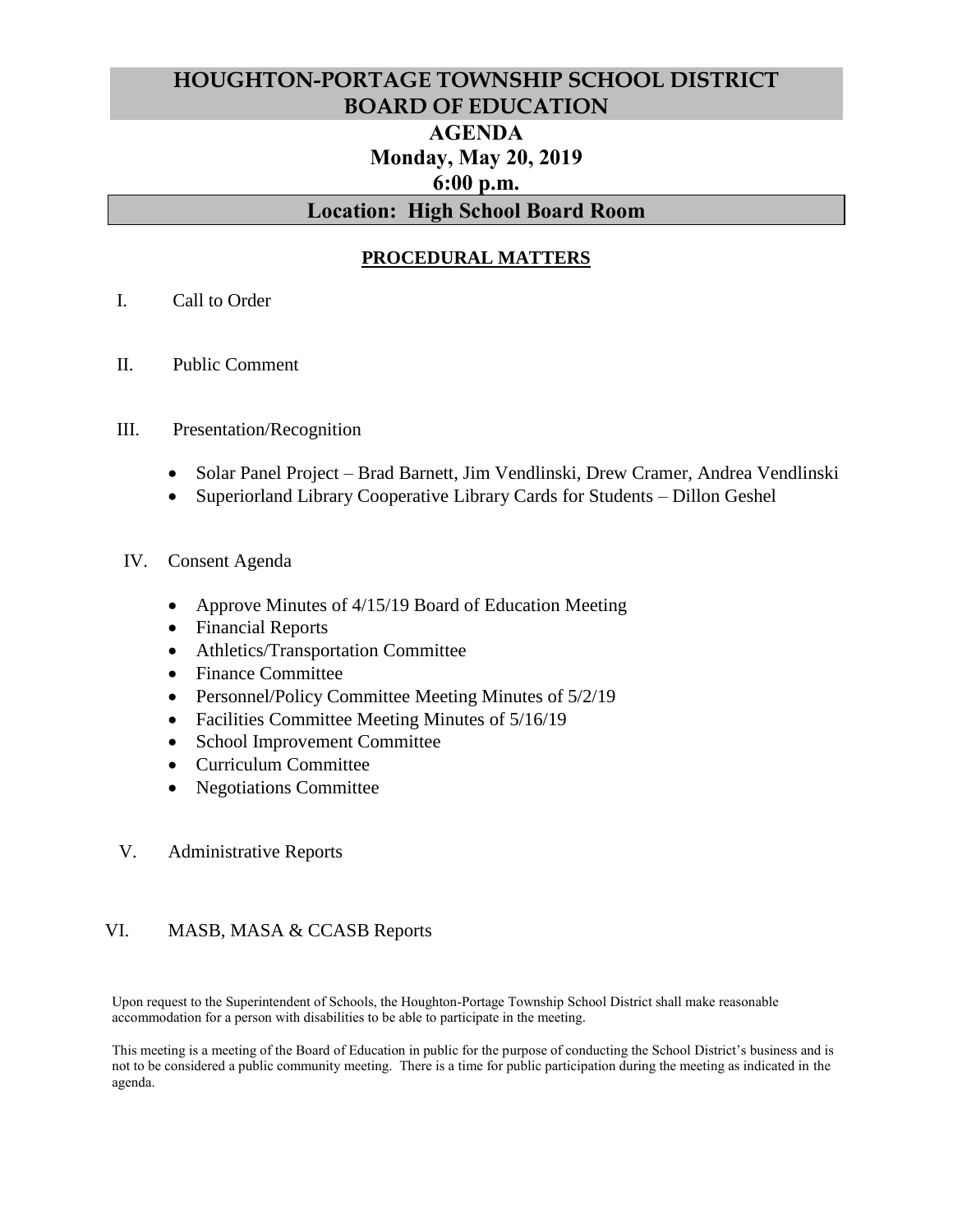**Page 2 Board Agenda – 5/20/19**

- VII. Discussion Items
	- 1. 2019 NEOLA Policy Updates
	- 2. Bond Project Update

#### VIII. Action Items

- 1. Resolution to Approve CCISD's 2019-20 Proposed Budget
- 2. Resolution Designating Election Representatives
- 3. Resolution to Hold Public Hearing 2019-20 Budget June 17, 2019 at 5:45 p.m.

### IX. Executive Session

X. Other Concerns or Public Comment

#### XI. Adjournment

Upon request to the Superintendent of Schools, the Houghton-Portage Township School District shall make reasonable accommodation for a person with disabilities to be able to participate in the meeting.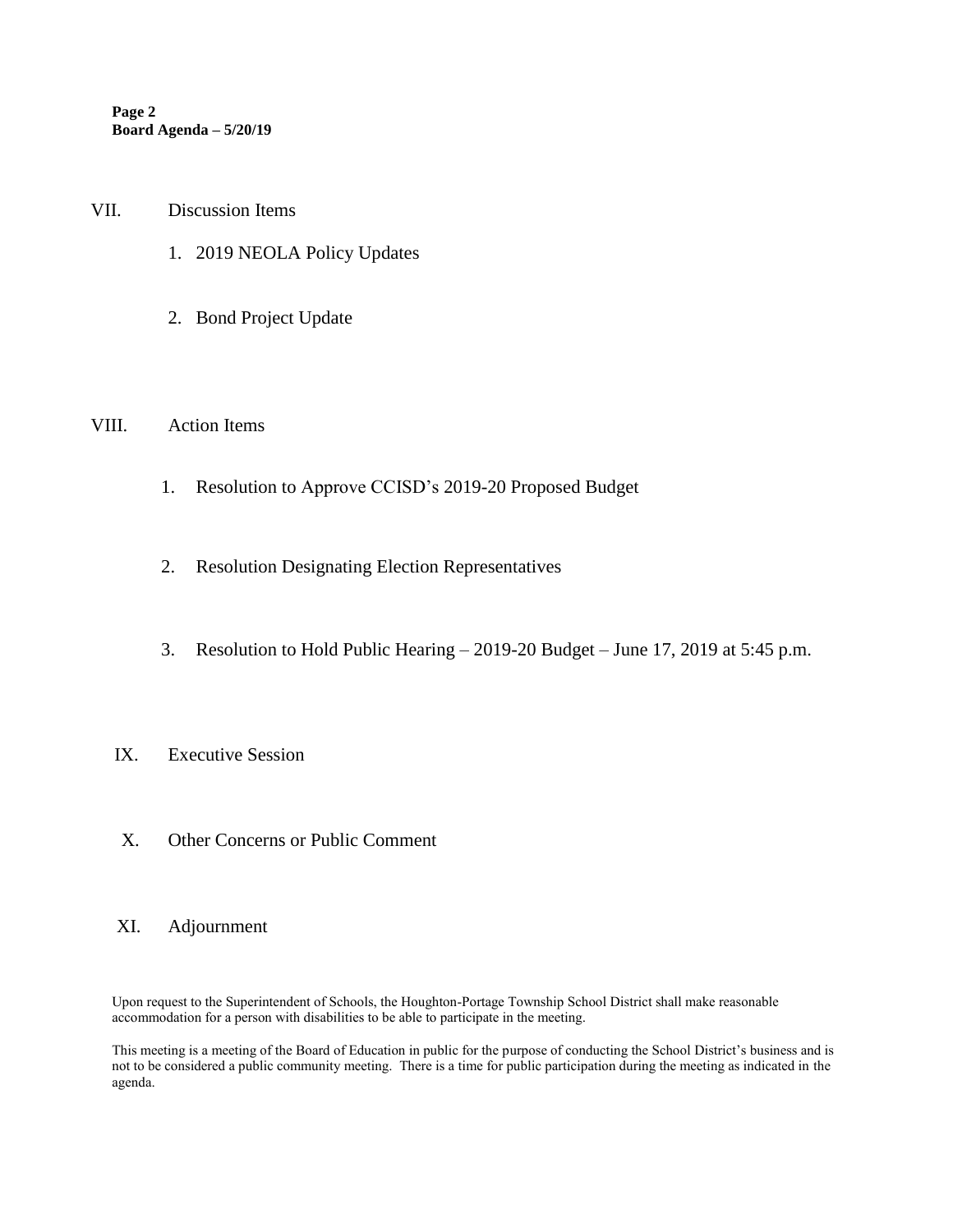**Page 3 Board Agenda – 5/20/19**

#### **DISCUSSION ITEMS**

#### **1. 2019 NEOLA Policy Updates**

The Personnel/Policy Committee reviewed the 2019 NEOLA updates. A copy was emailed to the Board on May 9<sup>th</sup>. This is the first reading.

#### **2. Bond Project Update**

At the time of the Board meeting, I will give an update on the bond project.

## **ACTION ITEMS**

#### **1. Resolution to Approve CCISD's 2019-20 Proposed Budget**

At the time of the Board meeting, I will ask that the Board adopt a resolution to approve the CCISD's 2019-20 proposed budget. This is done every year at this time.

#### **2. Resolution Designating Election Representatives**

At the time of the Board meeting, I will ask that the Board approve a resolution to designate a voting representative and alternate, and designate which candidates to vote for in the June 3, 2019 CCISD Biennial Election. More information will be provided at the time of the Board meeting.

Upon request to the Superintendent of Schools, the Houghton-Portage Township School District shall make reasonable accommodation for a person with disabilities to be able to participate in the meeting.